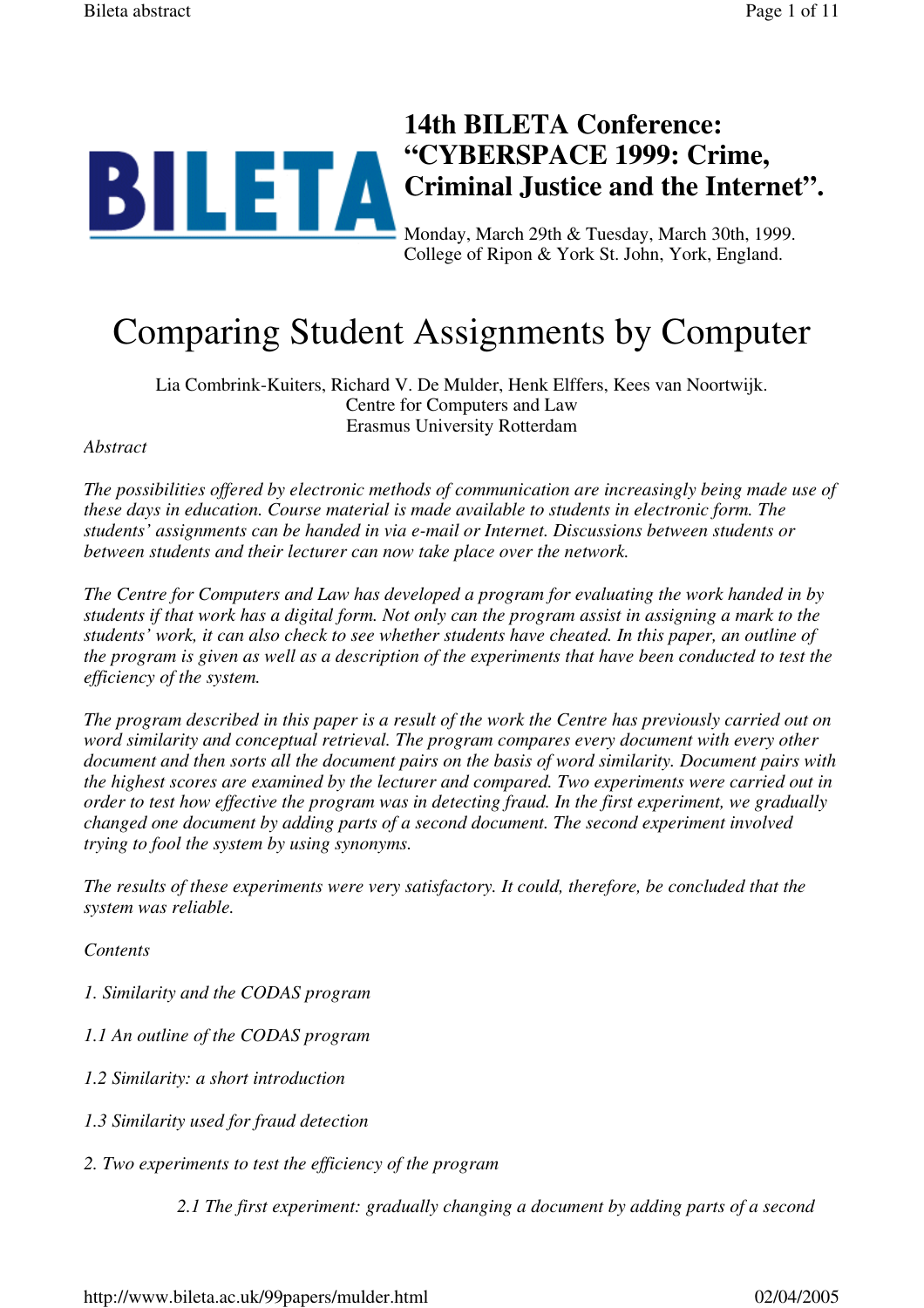# *document*

# *2.1.1 The procedure*

*2.1.2 Results of the first experiment*

*2.2 The second experiment: trying to fool the system by using synonyms.*

# *2.2.1 The procedure*

- *2.2.2 Results of the second experiment*
- *3. Conclusion*

# **1 Similarity and the CODAS program**

# **1.1 An outline of the CODAS program**

**Since the early 1990's, the Centre for Computers and Law at the Erasmus University, Rotterdam has been involved in research into the conceptual retrieval of documents from a database. Emphasis has been on document ordering and recognition based on certain internal characteristics, in particular the word use in these documents. Several statistical techniques have been used and evaluated for the purpose of this research.**

**A few years ago, it was decided to investigate the possibility of using these statistical techniques for a somewhat different purpose, that of assessing student assignments. The Centre offers several optional courses as part of the Master of Law programme. These courses attract up to 200 law students every year. Each student must hand in several assignments during the course. Each assignment requires the student to carry out a number of tasks and answer open questions on the subject. This means that some two-hundred assignments, each consisting of several pages of text produced with the help of a text processing program such as Word, are sent to the lecturers in electronic form via the network at regular intervals during the course. The completed assignments have to be checked and assessed within a short time so as to allow the students to monitor their own progress as the course continues. In order to help lecturers evaluate and grade these assignments quickly, we developed two computer programs:**

- **a program that would compare all assignments on a particular subject with each other in order to make sure that students have not copied (parts of) each other's assignments, and**
- **a program which would enable the lecturer to sort and assess a set of assignments by marking some of the documents as 'examples' (of a good assignment), and some as 'counter-examples'.**

**We have given this set of programs the name CODAS, which stands for 'Conceptual Document Analysis System'. This article will concentrate on the first of the two modules, that of comparing student assignments to check for similarity. Basically, the program calculates a 'similarity score' for every possible pair of assignments, again based on the word use in the assignments. It then presents a list of the pairs which resemble each other the most, ordered by a similarity score. This is very useful as it picks up on assignments which might have failed to attract the lecturer's attention but, when examined more closely, reveal such a striking level of similarity that the resemblance cannot be coincidental. For this reason, we call this program the 'fraud module'.**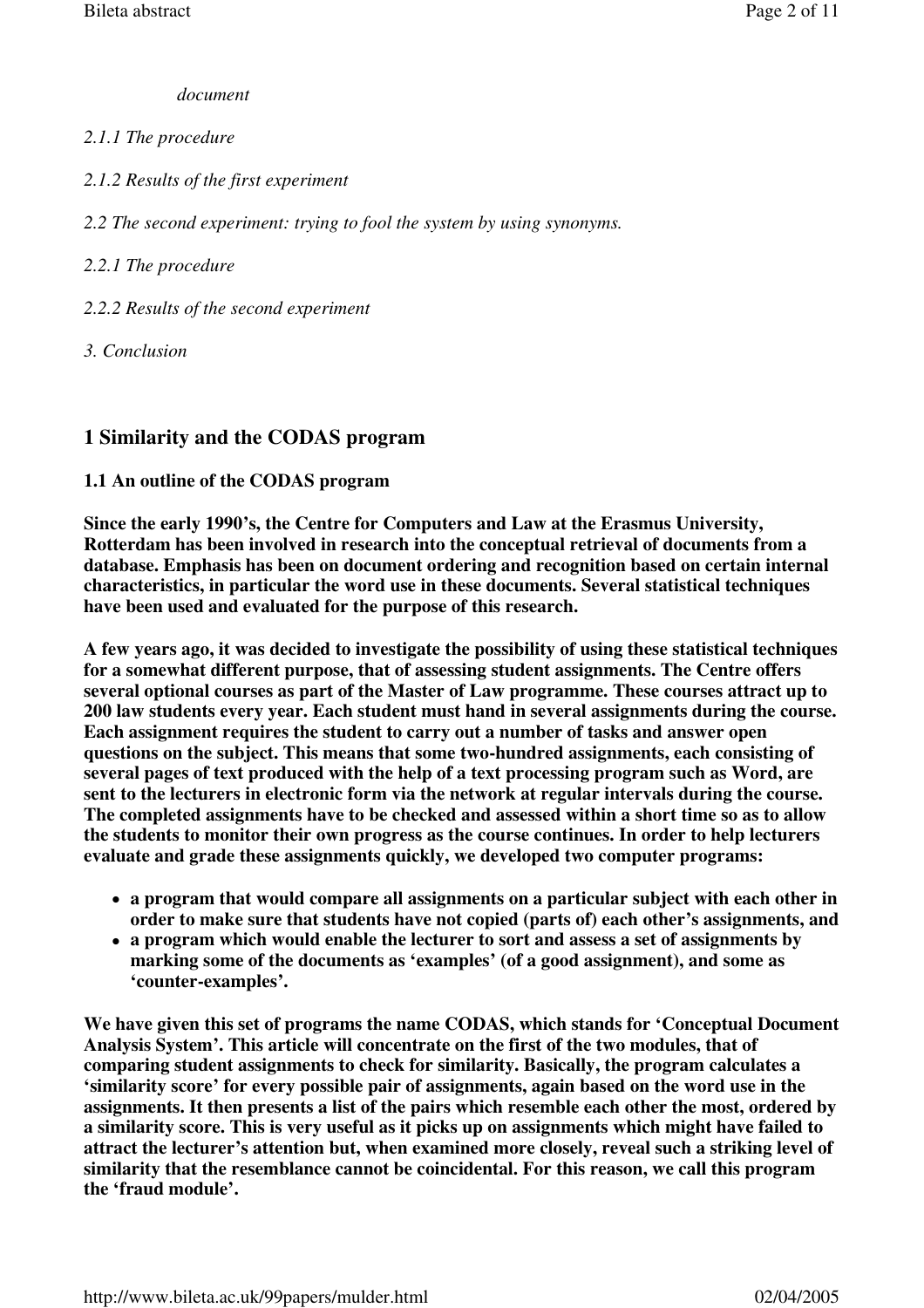**Several methods can be used to calculate a similarity score. After a number of experiments, we selected two methods for use in the fraud-module. To be able to appreciate how these methods work and what the differences are between them, it is necessary to give a brief outline of the theory of similarity.**

#### **1.2 Similarity: a short introduction**

**A general introduction to the subject of document similarity was given in [Van Noortwijk and De Mulder 1997]. The most important points made in that introduction are set out below.**

**The characteristic that forms the basis for calculating the similarity of two documents is the presence or absence of word types. The number of word types in a document is the number of different words in the document. For practical reasons, we will not take into account the frequency of a word type within each document (although the method could be extended to**  include this as well). The only type of frequency that plays a role here is the *number of documents in which a word type appears***. This characteristic, for which we will use the term**  *document frequency***, has a strong relationship to the dispersal of word types over the documents.**

**When we want to determine the similarity between two documents X and Y by means of the word types present in these documents, two deductions seem to be possible at first sight:**

- **a word type is present in both documents; because this means that the documents have a common characteristic, it should** *increase* **similarity. For this situation we use the term**  *'hit'.*
- **a word type is present in one document, but not in the other; at this point the documents differ from each other and therefore similarity should** *decrease***. This situation is called a**  *'miss'***.**

**When a restricted number of documents (for example, a database) is considered, there is another characteristic that is perhaps not so obvious. The other documents will probably contain word types which are not present in either document X or document Y. The absence of such a word type in** *both* **documents can be considered a point of resemblance, which should**  *increase* **the similarity of the documents. Therefore, this is also a kind of 'hit', just as in the situation where a word type is** *present* **in both documents. This means that two types of hits are possible:**

- **a** *'type 1 hit'* **(in short, 'hit1') if a word type is present in both documents; and**
- **a** *'type 2 hit'* **(in short, 'hit2') if a word type is absent in both documents, but is used in other parts of the database.**

**Not every word type appears the same number of times in a database. This does not necessarily influence the similarity of documents because, as stated earlier, in our definition word frequency** *within a document* **is not taken into account when calculating similarity. However, when the** *number of documents* **in which a word type is present (the 'document frequency' of a**  word type) differs from the number of documents in which other word types appear, this *can* **have an influence on similarity. The probability that a word type with a high (document) frequency is present in a certain pair of documents and, therefore, is responsible for a 'hit1', is much higher than the probability that this will happen with a low frequency word. Conversely, the probability of a 'hit2' is higher with word types of a low frequency.**

**The probability that a word type will cause a hit or miss is therefore directly related to the**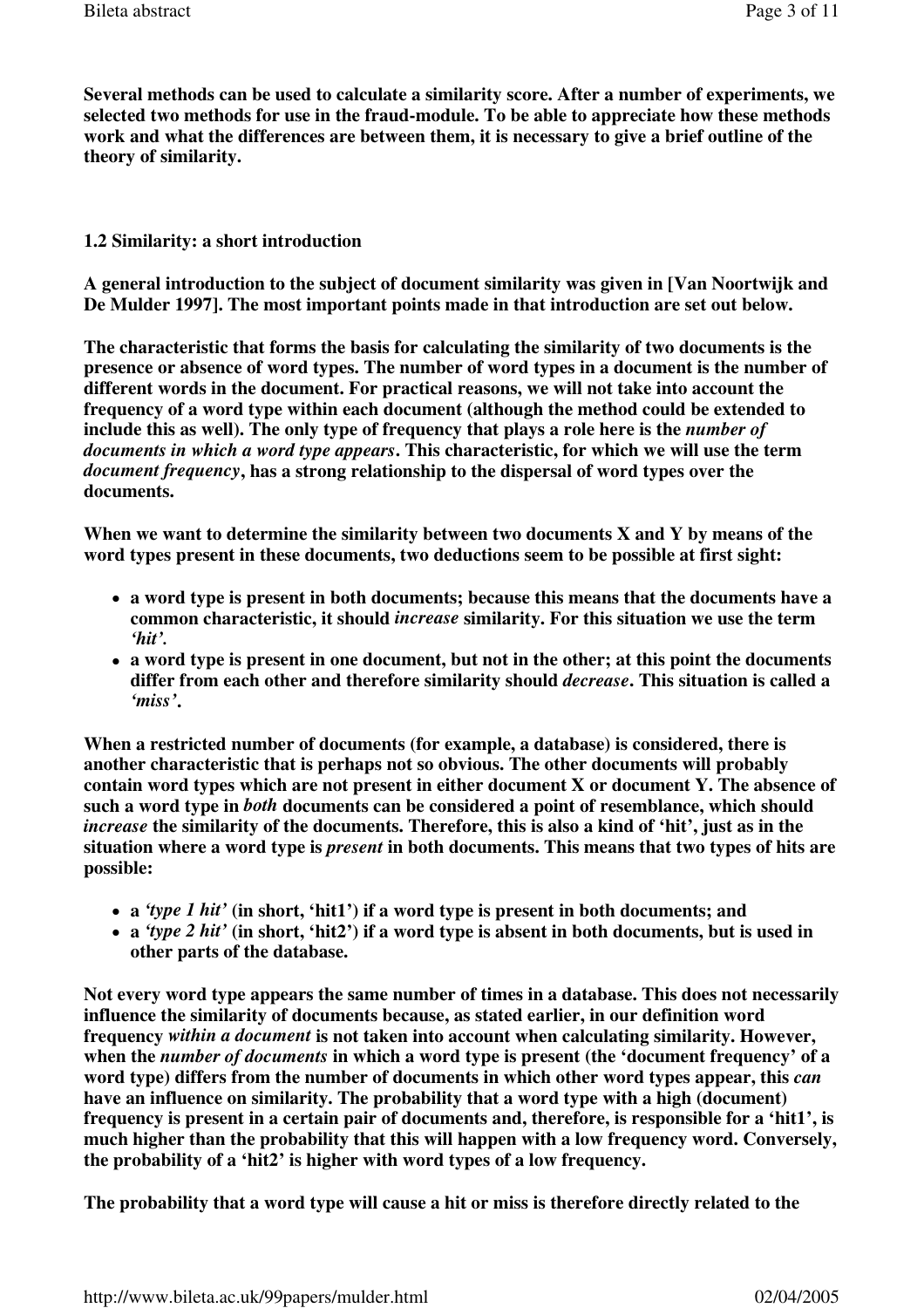**(document) frequency of that word type. That means that not every hit or miss can be considered to be of equal significance. When a word type with a frequency of only 2 (when the number of documents is high, say 1000) is found in a pair of documents, this gives us much more information than when a high frequency word type (for instance 'the', 'it', etc.) is found. Therefore, the similarity of the documents should increase more in the first situation than in the second. This means that we cannot just count the number of hits and misses when calculating similarity. With every hit and miss, we have to correct for the** *probability* **that the hit or miss occurs in a certain database. The way in which this can be accomplished is described in [Van Noortwijk and De Mulder 1997]. The most important point is that the**  *significance* **of detecting a high frequency word type in both documents is generally low. To compensate for this, it is necessary to multiply every hit or miss with a 'weight factor'** *W***, which should have a value opposite to that of the probability for the word. We use a weight factor which is the complement of this probability:**  $\overline{\mathbb{R}^{2}}$ 

**Using these weight factors, which have to be calculated for every word type, we can determine the** *adjusted* **number of hits and misses. This equals the sum of the weights of all word types involved. These adjusted numbers of hits and misses are suitable for calculating similarity because they take into account** *which word types* **are 'responsible' for a specific hit or miss.**

**To make it possible to compare the similarity that is calculated by means of these adjusted numbers of hits and misses for different pairs of documents, the numbers have to be made relative to their respective maximum values. These maximum values are different for every document. The maximum hit1-weight, for instance, is the sum of the hit1-weights of all word types present in the documents. When we divide the adjusted numbers of hits and misses by their respective maximum values and multiply the result by 100%, we get hit and miss percentages. When similarity is calculated from these percentages, we get similarity values that are comparable for all possible pairs of documents from a set.**

**Using the characteristics described above, a similarity score for every pair of documents in a certain set can be calculated. Several formulae can be used for these calculations (these formulae may be found in the literature on the subject). We are of the opinion, however, that, in principle, the following two formulae are particularly useful in order to reveal whether two assignments show signs of copying or some other form of fraudulent behaviour.**

In both cases, the value of *S* will be in the range [0..1]. **Using the formulae, it is possible to calculate the similarity** 

**between all possible document pairs in a database. The exact procedure to accomplish this is described in [Van Noortwijk and De Mulder 1997]. It involves the program reading the assignments and the creation of a matrix containing all word types, plus the numbers of the assignments in which they are present. From this matrix, every word type's weight can be determined, after which the similarity score (using either of the two formulae) for every pair of documents can be calculated.**

## **1.3 Similarity used for fraud detection**

 $\pmb{\times}$ 

**Similarity scores, calculated as described above, can be a very effective tool to check a set of student assignments for fraud – does one assignment contain a copy of (parts of) another assignment? The two methods which can be used to calculate similarity could produce quite different results, however. The method which uses type 2 hits as well as type 1 hits (formula 3) is more sophisticated as it takes into account** *all* **common points between a certain pair of assignments, namely all word types that are** *used* **in both, as well as all types that are** *'avoided'*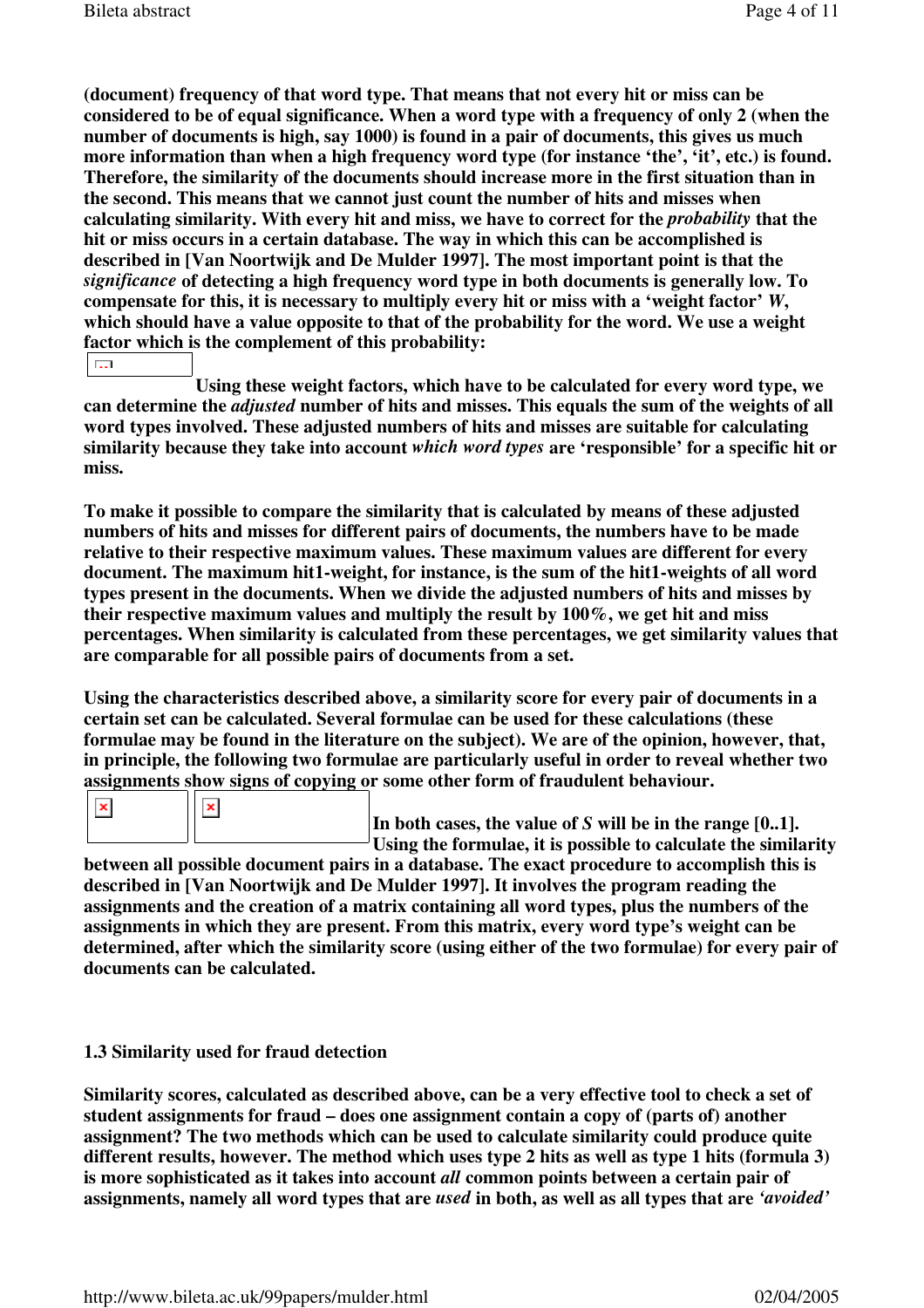**in both (but used in other assignments). However, the influence of type 2 hits can be expected to vary with the size of documents. If two relatively small documents are compared, there could be a lot of type 2 hits, possibly to such an extent that the type 1 hits have almost no role anymore. The simple method which uses only type 1 hits in fact just measures the 'overlap' between two assignments.**

**To check the validity of the results of the fraud detection program, and to find out which method for calculating similarity works the best in practice, we decided to conduct two experiments. These experiments are described in the next section.**

# **2 Two experiments to test the efficiency of the program**

In this section, the procedure and results of the two experiments we conducted will be set out. These two experiments were an attempt to answer the following question:

how sensitive and reliable is the fraud detection program?

In other words, what degree of similarity is necessary between two documents before the program would show that similarity as being more than coincidental? We tried to find an answer to this question in two ways.

- Firstly, we gradually changed one document by adding parts of a second document;
- Secondly, we tried to fool the system by changing the text of a document using synonyms.

## **2.1 The first experiment: gradually changing a document by adding parts of a second document**

This first experiment was fairly extensive. An outline of the research procedure used will be given here, followed by the results and a comparison of both methods.

## *2.1.1 The procedure*

An assignment (from a course on Computers and Law) was selected, containing 12 questions. For this assignment, 3 document pairs were selected.

| student  | Student<br>number |          | number        |  |
|----------|-------------------|----------|---------------|--|
| number   | of word types     | Number   | of word types |  |
| 00191WB  | 270               | 126593JM | 612           |  |
| 14157EB  | 184               | 141106VB | 533           |  |
| 130520JM | 331               | 147756EK | 539           |  |

*Table 1: Document pairs from the assignment*

We gradually mixed the two documents in every row by replacing one answer to a question from the document in the left-hand column by an answer to the same question from the document in the righthand column. By so doing, the resemblance to the original document gradually decreased, whereas the resemblance to the other document gradually increased. The shortest document from each pair was always the one that was altered.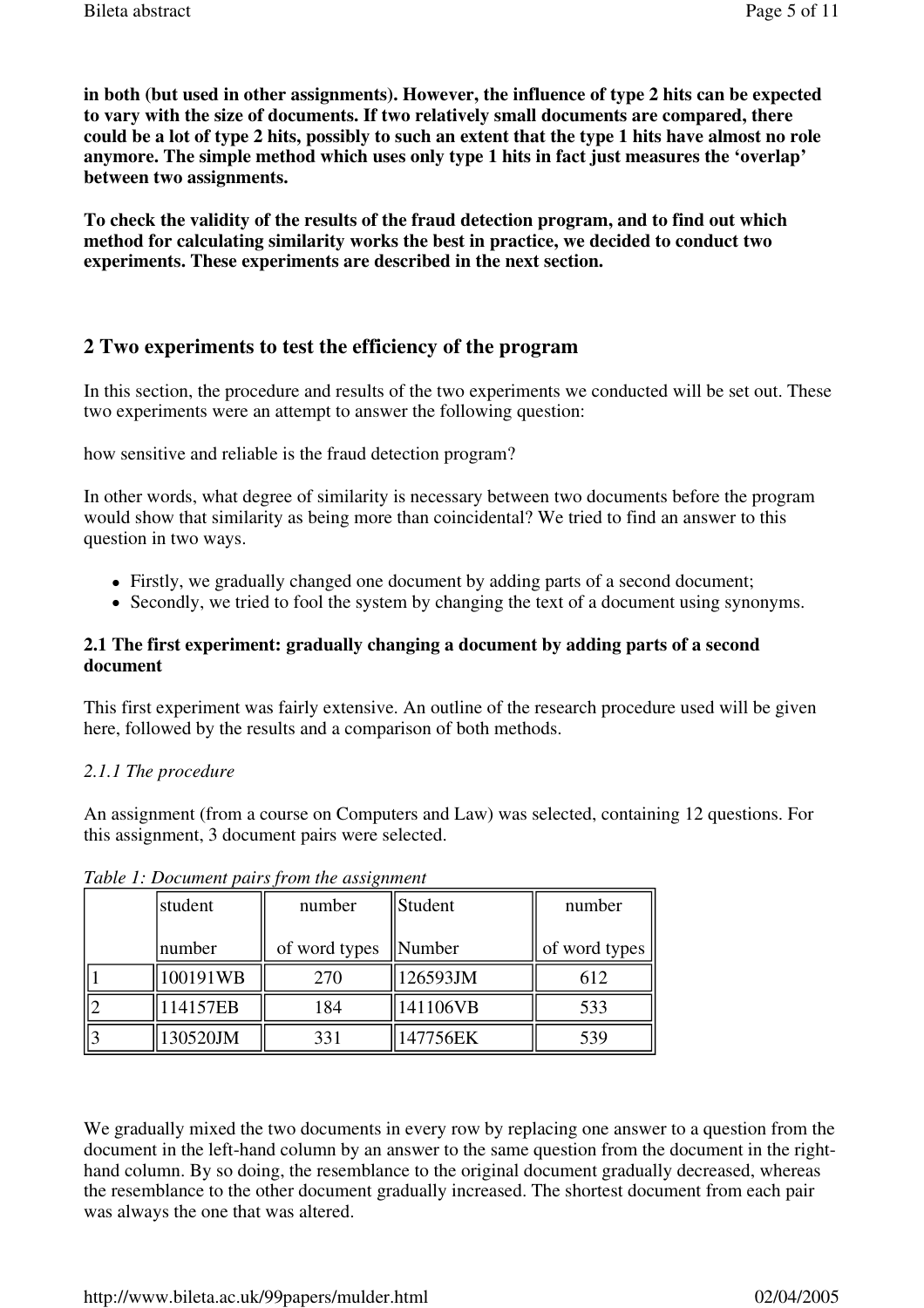Two methods for calculating a similarity score were mentioned in the former section. The 'sophisticated' method makes use of hit1's as well as hit2's, the 'simple' method just uses hit1's. Using these two methods – first the sophisticated, then the simple - we compared the newly created documents with both the original document as well as with the document from which the answers were copied. This comparison was repeated after each change to the text.

As could be expected, the similarity to the original document was high when only one or two answers were exchanged, but decreased when more answers were copied from the other assignment. At the same time, the similarity to the other assignment increased with every answer that was copied from it. The increasing similarity (with a higher number of common answers) to both the original and the other document is illustrated in the following two graphs. Note that the program only records the 300 highest similarity scores. Therefore, when similarity drops below a certain level, no score is plotted in the graph anymore. The dotted horizontal line in the graph indicates the most similar set of 'unmanipulated' documents, in which we found no signs of cheating.

| $\pmb{\times}$                                                                                                                                                                                                                                                                                                                                              |  |       |
|-------------------------------------------------------------------------------------------------------------------------------------------------------------------------------------------------------------------------------------------------------------------------------------------------------------------------------------------------------------|--|-------|
|                                                                                                                                                                                                                                                                                                                                                             |  |       |
|                                                                                                                                                                                                                                                                                                                                                             |  |       |
|                                                                                                                                                                                                                                                                                                                                                             |  |       |
|                                                                                                                                                                                                                                                                                                                                                             |  |       |
|                                                                                                                                                                                                                                                                                                                                                             |  |       |
|                                                                                                                                                                                                                                                                                                                                                             |  |       |
|                                                                                                                                                                                                                                                                                                                                                             |  |       |
|                                                                                                                                                                                                                                                                                                                                                             |  |       |
|                                                                                                                                                                                                                                                                                                                                                             |  |       |
|                                                                                                                                                                                                                                                                                                                                                             |  |       |
|                                                                                                                                                                                                                                                                                                                                                             |  |       |
| $\mathcal{F}$ $\mathcal{F}$ $\mathcal{F}$ $\mathcal{F}$ $\mathcal{F}$ $\mathcal{F}$ $\mathcal{F}$ $\mathcal{F}$ $\mathcal{F}$ $\mathcal{F}$ $\mathcal{F}$ $\mathcal{F}$ $\mathcal{F}$ $\mathcal{F}$ $\mathcal{F}$ $\mathcal{F}$ $\mathcal{F}$ $\mathcal{F}$ $\mathcal{F}$ $\mathcal{F}$ $\mathcal{F}$ $\mathcal{F}$ $\mathcal{F}$ $\mathcal{F}$ $\mathcal{$ |  | Using |

*the sophisticated method (hit1's + hit2's)*

The graph shows that similarity rises above the 'maximum normal level' when 5 to 6 out of 12 answers to questions from the first document have been replaced by the same number of answers to questions from the second document. Although this was according to our expectations, it had been presumed that this point would be located even further to the left.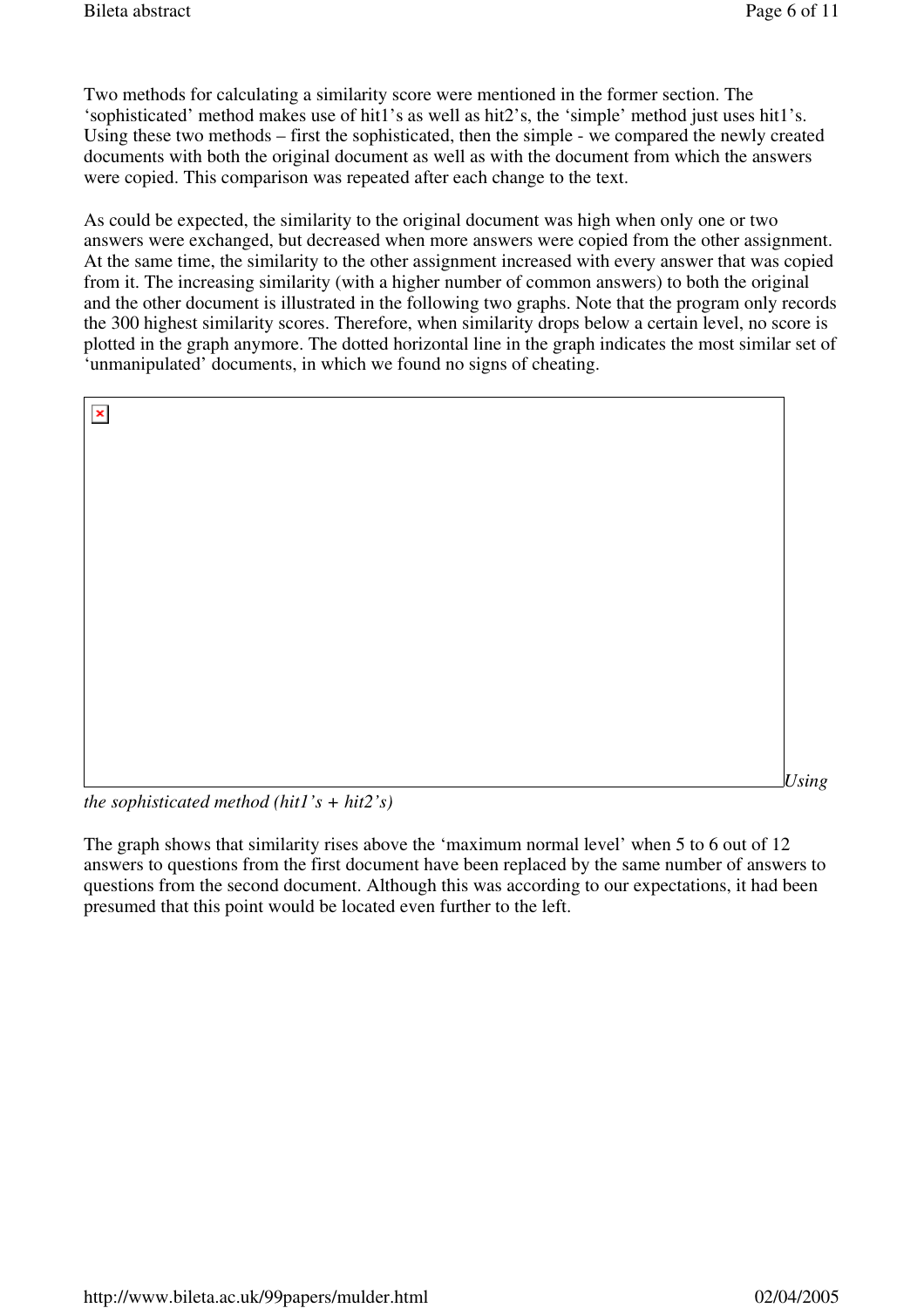Bileta abstract Page 7 of 11

 $\pmb{\times}$ *Using* 

*the simple method (just hit1's)*

The results using this method essentially resemble those of the first (sophisticated) method. There are, however, a few differences which could be significant. Firstly, the level of similarity of the 'highest normal pair' is slightly lower using the simple method (6537 instead of 6786). This means that document pairs which involve cheating are somewhat more likely to be recognised by the lecturer. Furthermore, the similarity scores generally tend to increase faster using this method. Again, this could lead to a clearer distinction between the 'normal' document pairs and the fraudulent ones. The actual number of answers that have to be inserted before fraud can be detected positively is more or less identical with both methods (in both cases 5 to 6 answers – about half the assignment).

# *2.1.2 Results of the first experiment*

When a significant part (more than half) of a certain assignment is copied, the similarity score of the manipulated and the original document is significantly higher than that of the highest pair of nonmanipulated documents. This means that the probability that the fraud will be detected is very high. In this case, the simple method to calculate similarity scores produces slightly better results than the more sophisticated method. A possible explanation for this result is that, especially when only part of a certain document has been copied to another, the documents still contain quite a lot of the original (own) text. It is possible that this limits the usefulness of hit2's to calculate similarity. Leaving out the hit2's (and thus using the simple method) makes the program concentrate on 'overlap' (the answers which have been copied), which improves results.

# **2.2 The second experiment: trying to fool the system by using synonyms**

In this section, we will describe the second experiment, in which only one document was used apart from the set of original documents. This test was applied to an assignment written in Dutch. However, in order to make this experiment accessible to non-Dutch speakers, a small section of the text has been translated into English. We translated the first answer from the original text and from the fraudulent counter-part.

# *2.2.1 The procedure*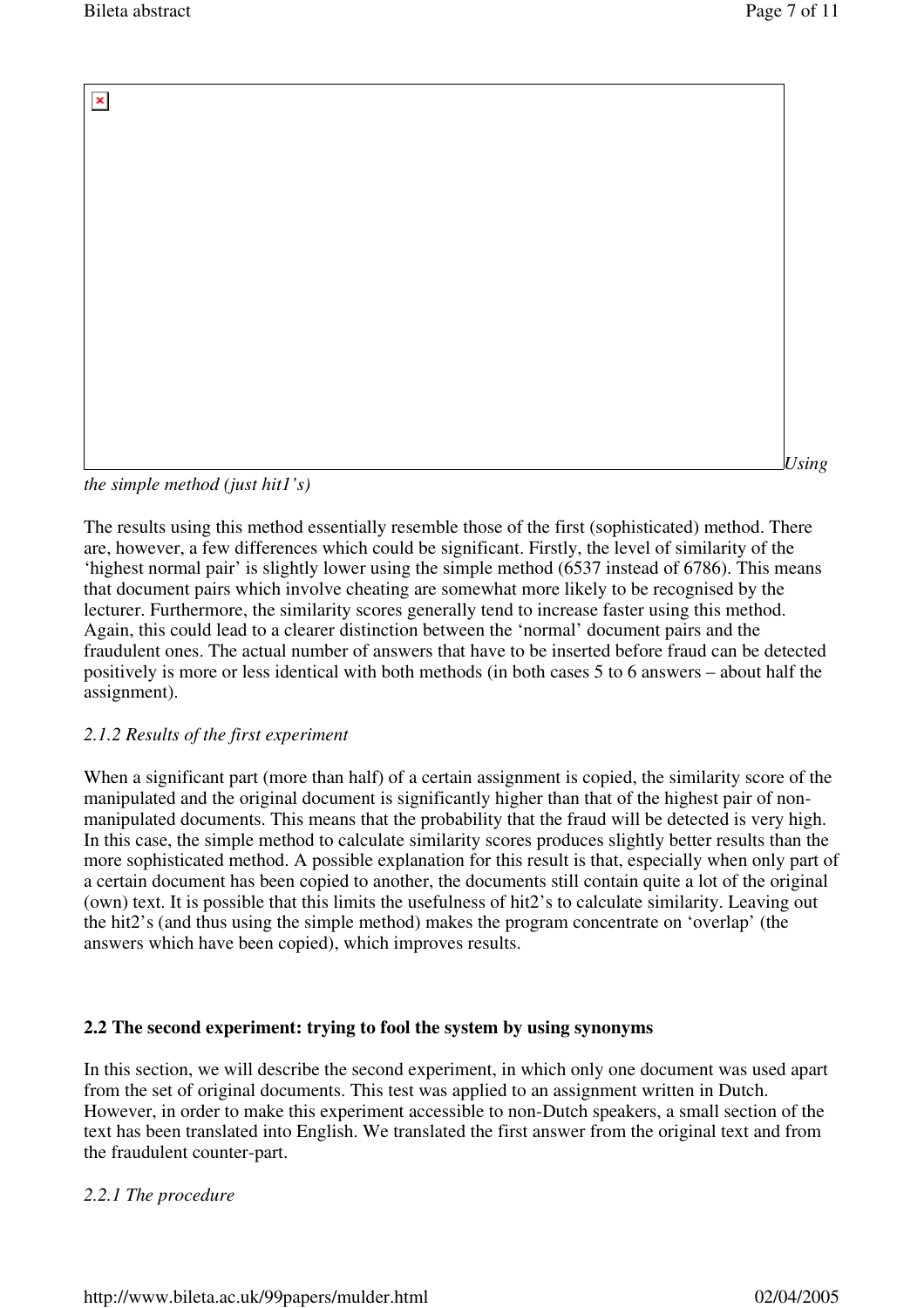In order to fool the fraud detection system, we tried to construct an 'adapted copy' of an answer to the questions in the following way. We started with a student's answer as a source text and changed many "fill in words"; these are words that have nothing to do with the content of the questions and the subject on which the questions touch. In that way the text would get high marks when marked by the human teacher, but – as would be the hypothesis – would not be recognised by the CODAS fraud detector as almost identical to the source text. For example, if the answer read: *"In that case, you have to minimise the word processor running under the Windows operating system*", we classified words as 'word processor', 'minimise', 'Windows' and 'operating system' as content words, not to be changed, and the other ones as 'fill in words' that could be altered without changing the content of the answer, while at the same time diminishing the formal likeness with the original sentence. We then produced a sentence such as: "*Therefore, it is possible to minimise the word processor as it runs under the Windows operating system"*. We also used the trick of alternative spelling (minimize instead of minimise; wordprocessor instead of word processor – word merging is a source of disagreement in Dutch orthography  $-$  ). We contend that it is possible to change the form of a text without substantially changing its meaning. We noticed, however, that this treatment is by no means easy. We would question, therefore, even if it would be possible for a student with little or no knowledge of the content of the subject to change a text in this way, whether it would not be more work than just answering the questions. Nonetheless, as a procedure for testing the quality of the fraud detection algorithm it is a good one.

#### Original assignment (answer to question 1):

Er bestaan zoals in de vraag wordt aangegeven twee manieren om een MS-DOS programma te draaien. Via de MS-DOS prompt en via de MS-DOS mode. Via de MS-DOS prompt kun je wisselen tussen fullscreen of in venster. Dit kan door alt/enter in te drukken. In de MS-DOS mode is dit niet mogelijk. Zo kom je er dus achter of men gebruik maakt van de DOS-prompt of van de MS-DOS mode.

De MS-DOS prompt kan op verschillende manieren gevonden worden, bijvoorbeeld door de short-cut op de desktop, via de icon in de office-balk of via het start- menu. MS-mode kan gevonden worden als men bij het opstarten van de computer F8 ingedrukt houdt of wanneer men de computer afsluit kan er gekozen worden voor deze optie. Via F8 kan men overigens ook nog kiezen voor MS-prompt. Bij grote DOS

programma's is het raadzaam om via de MS-dos mode het programma te draaien. Dit omdat nu het hele grafische scherm wordt weggelaten.

Tijdens het werken in bijvoorbeeld Word kan even een uitstapje gemaakt worden naar MS-DOS prompt (om even je opdrachtcijfers te bekijken). De MS-DOS mode is niet bereikbaar zonder dat Word afgesloten wordt. Dit zijn zo de grootste verschillen tussen deze twee applicaties.

#### English translation:

There are, as indicated in the question, two ways to operate an MS-DOS program. Via the MS-DOS prompt and via the MS mode. Via the MS-DOS prompt you can change between full-screen and in the window. This can be done by pressing alt/enter. In the MS-DOS mode this is not possible. This way you can find out whether use is being made of the DOS prompt or the MS-DOS mode.

The MS-DOS prompt can be found in various ways, for example by the short-cut on the desktop, via the icon in the office bar, or via the start menu. MS-mode is found if when starting the computer, F8 is kept pressed or when the computer is closed down this option can be chosen. Via F8, a choice can also be made for MS prompt. In the case of large DOS programs, it is advisable to operate the program via de

MS-DOS. This is because the whole graphic display is now no longer shown.

While working in Word, for example, an outing can be made to MS-DOS prompt (to have a quick look at your assignment grades). The MS-DOS mode is not accessible without leaving Word. These are the major differences between these two applications.

#### Adapted copy of the original assignment (answer to question 1):

Je kunt op twee wijzen een MS-DOS programma draaien, namelijk met behulp van de MS-DOS prompt, maar ook in de zogenaamde MS-DOS mode. Bij de eerste manier kun je switchen tussen full screen en een venster, door alt/enter. Dat werkt niet In de MS-DOS modus. Om er achter te komen in welke van beide mogelijkheden je zit is ALT/ENTER toetesen dus de aangewezen weg.

Je kunt naar de MS-DOS prompt gaan via een short-cut (desktop), door te klikken op de ikoon in de office-balk, maar ook met behulp van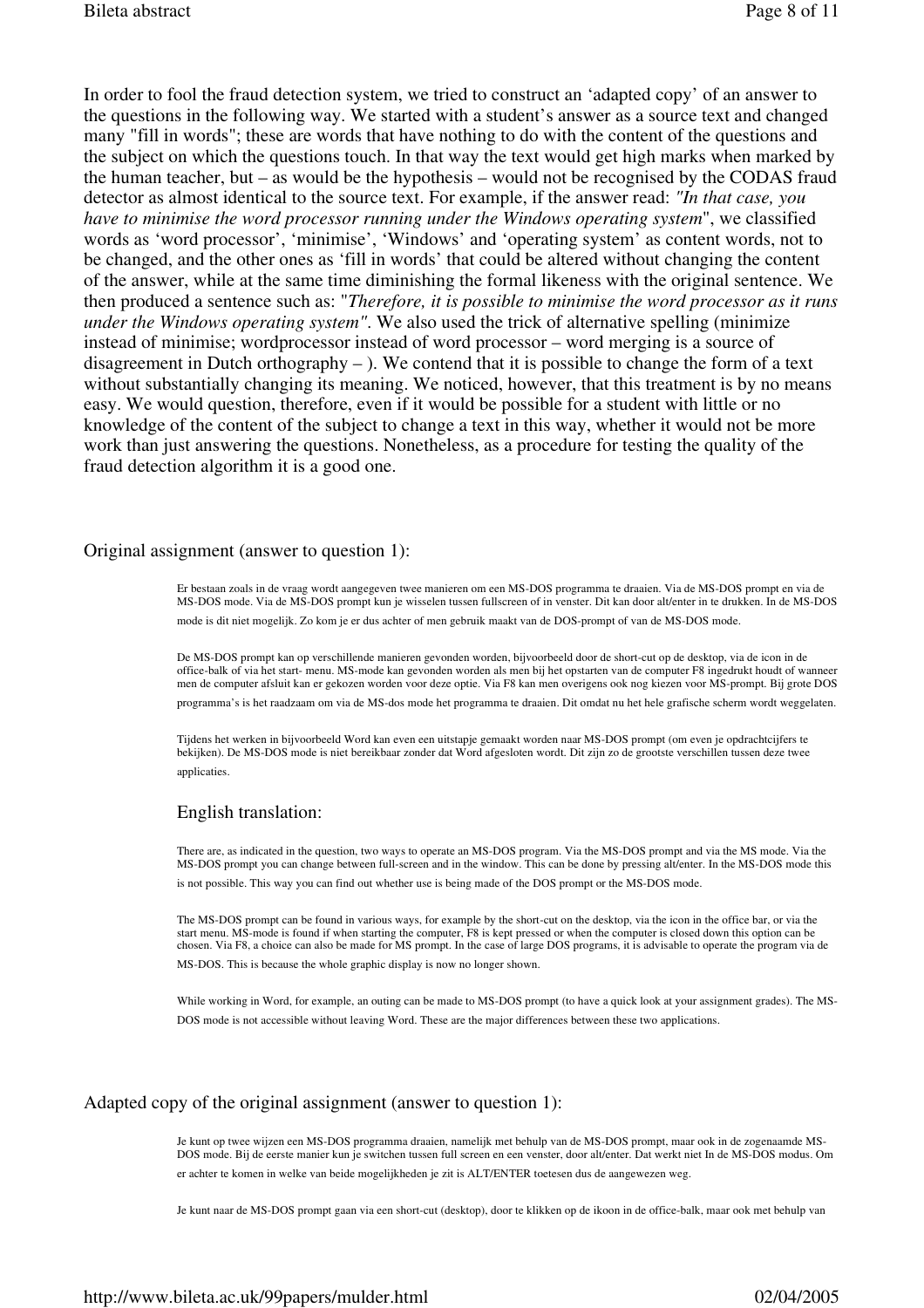het start- menu. Je komt in de MS-mode terecht door bij het aanzetten van de PC F8 ingedrukt te houden, of bij het afsluiten de betreffende optie te kiezen. Met F8 kan je trouwens ook naar de MS-prompt gaan. Omvangrijke DOS programs kan je beste in de DOS-modus laten uitvoeren, want dan laat je het grafische scherm weg.

Als je, als voorbeeld, in Word werkt is het makkelijk even naar de DOS prompt te gaan om andere zaken op te zoeken, maar de MS-DOS mode kan alleen gebruikt worden als je eerst Word afsluit.

#### English translation:

You can operate a MS-DOS program in two ways, namely with the help of the MS-DOS prompt but also in the so-called MS-DOS mode. Using the first way, you can switch between full screen and a window using alt/enter. That does not work in the MS-DOS modus. To find out which of these possibilities is being used, pressing ALT/ENTER is the indicated way.

You can go to the MS-DOS prompt via a short-cut (desktop) by clicking on the icon in the office-bar, but also with the help of the startmenu. You come into the MS-mode by pressing down on F8 while starting up the PC, or when closing down by choosing the right option. With the F8 you can also go to the MS-prompt. For extensive DOS programs, it is best to operate them in DOS-modus, because then the graphics screen does not appear.

If you work, for example, in Word, it is easier to go to the DOS prompt to search for other things, but the MS-DOS mode can only be used if you first quit Word.

#### *2.2.2 Results of the second experiment*

The results of this second experiment are in some respects comparable to those of the first. Although we tried to make the fake document look as different from the original as possible, it was still possible to detect it using the fraud program. Using the simple method, the fake document and its original counterpart ended right at the top of the list, with a similarity score of 6318. The highest 'normal' pair  $(2<sup>nd</sup>$  on that list) showed a score of 5813. Using method 1, however, the pair only appeared relatively low down on the list namely at position 17 with a similarity score of 6581. The highest 'normal' pair produced a score of 6938. In practice, we would not have checked a document pair at such a low ranking manually which means that the fraud would have gone unnoticed.

## **3 Conclusion**

In both experiments, the simple method (measuring overlap) worked better. In the first experiment, there was only a difference in degree between the methods, but in the second experiment the result was very clearly in favour of the simple method. In both cases, the expectation was that the type 2 hits (words that are absent in both documents, but present in some of the other documents) would also give a positive contribution to measure the similarities between the original and the fraudulent documents. However, in both cases the similarities with respect to absent words seem to confuse the overall similarity rather than to sharpen it. The fact that this effect was even stronger in the second experiment is also surprising. A possible explanation would be that the replacement of the numerous "fill in words" is responsible for a low number or a low average weight of type 2 hits. The type 1 hits (words that are present in both documents), however, continue to score well just as in the first experiment because a number of important content words (which usually have a quite high weight) remain.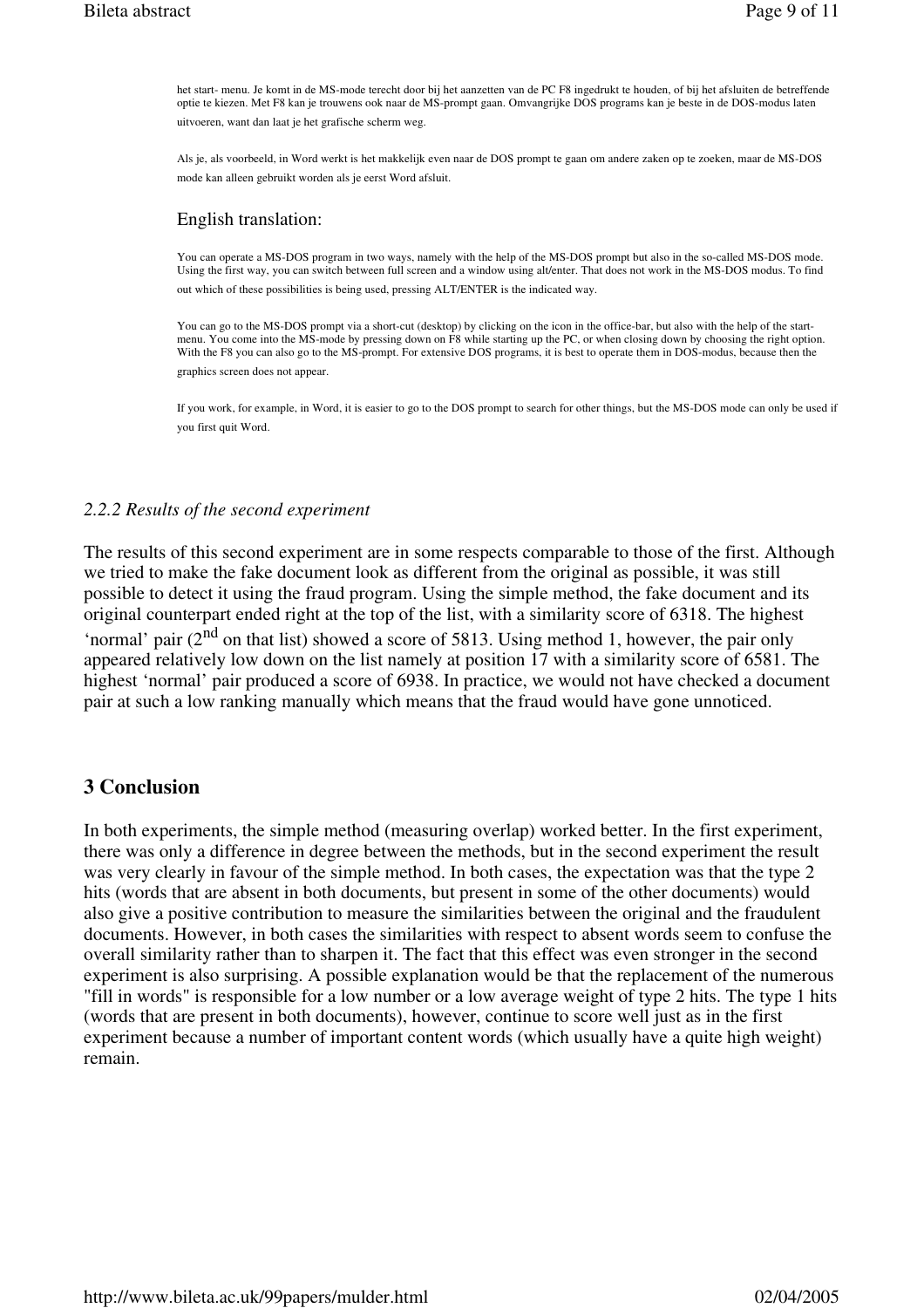# **References**

[Batagelj and Bren 1993] V. Batagelj and M. Bren1993. *Comparing Similarity Measures*. University of Ljubljana, Ljubljana.

[Combrink-Kuiters *et al.* 1998]

Lia Combrink-Kuiters, Richard V. De Mulder and Kees van Noortwijk, "Analysis of Case Law: Measuring Similarity as an Aid to Coding Factors in Cases". In: *The Law in the Information Society; Legal Documentation Administrative Innovation The Lawyer's Training and Role*, Florence, 2-5 December 1998.

[De Mulder *et al.* 1993]

R.V. De Mulder, M.J. van den Hoven and C. Wildemast, "The concept of concept in

'conceptual legal information retrieval'". Paper voor *The 8th Bileta Conference*, 1st and 2nd April 1993, University of Warwick, Coventry. In: Proceedings of the Conference, pp. 79-91.

[De Mulder and Van Noortwijk 1994]

R.V. De Mulder and C. van Noortwijk, "A system for ranking documents according to their relevance to a (legal) concept". Paper voor The conference *RIAO 94, Intelligent Multimedia Information Retrieval Systems and Management*, 11-13 October 1994, Rockefeller University, New York, N.Y. - U.S.A 1994.

[De Mulder 1995]

R.V. De Mulder, "Probabilistic approaches to legal concepts". In: *Verso un Sistema Esperto Giuridico Integrale, Tomo I.* Ciampi C. *et.al.* (eds.), ed. Milaan, pp. 125-140. Towards a Global Expert System in Law; A Glance at the Conference, 'I.D.G.', Florence 1-3 December 1993.

## [Van Noortwijk 1995]

C. van Noortwijk, *Het woordgebruik meester. Een vergelijking van enkele kwantitatieve aspecten van het woordgebruik in juridische en algemeen Nederlandse teksten* (Legal word use, a comparison of some quantitative aspects of the word use in legal and general Dutch texts). With a summary in English. Koninklijke Vermande, Lelystad 1995.

[Van Noortwijk and De Mulder 1995]

C. van Noortwijk and R.V. De Mulder, "Word use in legal texts: Statistical facts and practical applicability". In: Kralingen, R.W. van *et al.* (eds.), *Legal Knowledge Based Systems: Foundations of Legal Knowledge Systems* (Jurix'96), p 91-100. Tilburg University Press, Tilburg 1996, ISBN 90- 361-9657-4.

[Van Noortwijk and De Mulder 1997]

Noortwijk, C. van and R.V. De Mulder, "The Similarities of Text Documents". In: *JILT – Journal of Information, Law and Technology*, Issue 2/1997. University of Warwick, Coventry 1997, http://elj.warwick.ac.uk/jilt/artifint/97\_2noor/.

[Wildemast and De Mulder 1992]